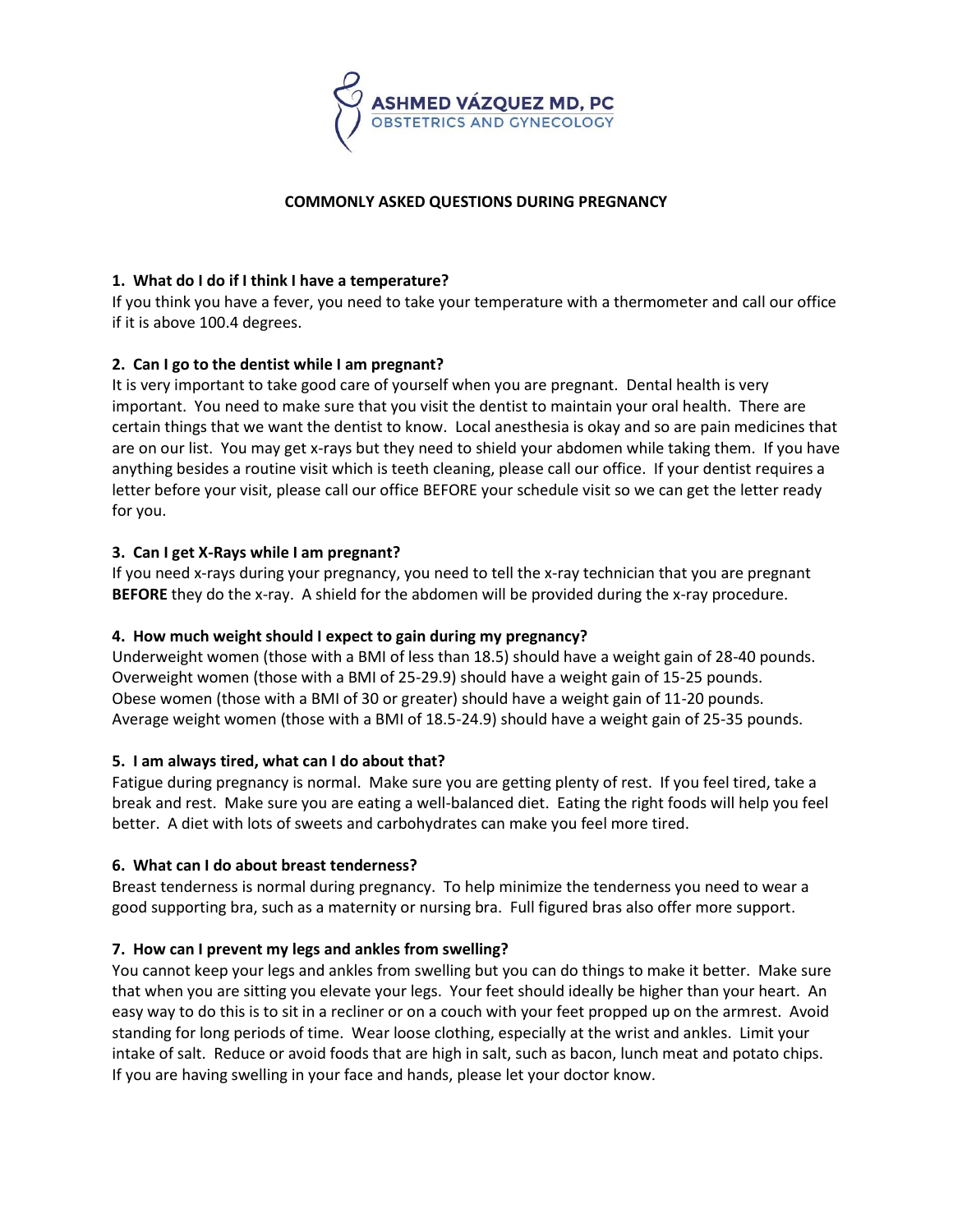

## **8. I am constipated, what can I do to prevent that?**

Many pregnant women seem to have problems with constipation. One reason for this may be the changes in the hormones that show the movement of food through the digestive tract. Sometimes iron supplements also cause constipation. During the last part of your pregnancy, pressure on your rectum from your uterus may add to the problem.

Some suggestions that may help:

- Drink plenty of liquids, at least 6-8 glasses of water each day. You should also include 1-2 glasses of fruit juice such as prune juice. Liquids that contain caffeine such as coffee, tea and colas should be avoided. These caffeinated drinks pull water from your intestines and make your stool harder and more difficult to pass.
- Eat foods that are high in fiber such as raw fruits and vegetables and bran cereals.
- Exercise is another way to help. Walking daily can help with constipation.

## **9. What can I do if I have hemorrhoids?**

Hemorrhoids during pregnancy are often caused by constipation. They occur because you have been straining during bowel movements. Having hard stools can also make the hemorrhoids worse and can cause them to protrude from the rectum. To help with relief of hemorrhoids or to avoid the problem you can eat a high fiber diet and drink plenty of liquids. Avoid standing or sitting for long periods of time. Do not strain with bowel movements. Take a warm sits bath to help relieve any pain. You can use Tucks pads or Anusol suppositories. If these things do not relieve your symptoms, please call our office.

#### **10. What can I do for a backache?**

Backaches are expected during pregnancy. As you get bigger, you will experience more back pain at times. You can help minimize your back pain by avoiding doing too much and getting too tired. You need to practice good posture. Wear low heeled shoes. You can also wear a maternity belt. When resting, elevate your legs on pillows. You may take Tylenol for pain. You may also use a heating pad only on your back. **Do not** place the heating pad on your stomach.

#### **11. Are leg cramps normal?**

In the last three months of pregnancy, you may find that you have more leg cramps. Get plenty of calcium, at least 3 glasses of milk a day. Get plenty of potassium which you can get from oranges or bananas. You can stretch your legs before you go to bed to help relieve cramps. When exercising or stretching, avoid pointing your toes. Do not sit for long periods of time or cross your legs when you are sitting.

#### **12. Sometimes I get dizzy, what should I do?**

Make sure you are eating a well-balanced diet. Do not skip meals. Make sure that when you stand up, you do it slowly. If your dizziness continues, contact our office.

#### **13. Is it normal for my gums to bleed during pregnancy?**

During pregnancy the extra hormones in your body may cause your gums to swell and bleed. Floss and brush regularly, using a soft bristle toothbrush, to keep your teeth in good shape. Have regular dental check ups.